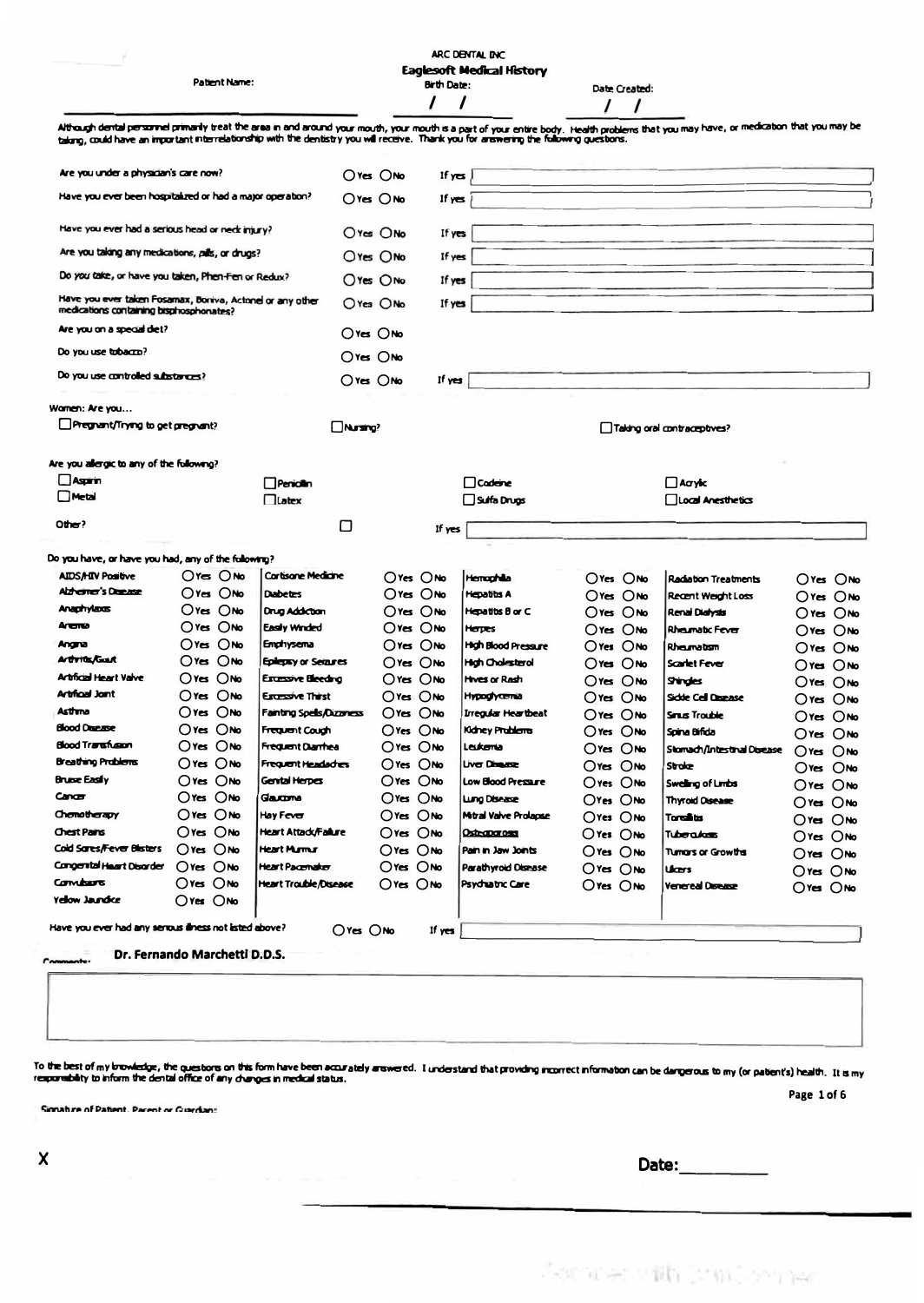# **Arc Dental Inc.**<br>Dr. Fernando Marchetti D.S.S.

Date \_\_*j\_\_\_j\_\_\_* 

## **PATIENT REGISTRATION**

| First Name:                                                              | Last Name:                                             | Middle initial:                          |
|--------------------------------------------------------------------------|--------------------------------------------------------|------------------------------------------|
| Policy Holder [ ]<br>Responsible Party [ ]<br>Patient is : $\rightarrow$ |                                                        |                                          |
| Responsible Party ( if someone other than the patient )                  |                                                        |                                          |
| First Name:                                                              | Last Name:                                             | Middle initial:                          |
| Address:<br>City                                                         | <b>State</b>                                           | Zip Code                                 |
| Home Phone: (<br><b>Birth Date:</b>                                      | Cellular:                                              |                                          |
| Social Sec.:<br><b>Oriver License:</b>                                   |                                                        |                                          |
| <b>] Responsible Party is also a Policy Holder</b>                       | <i><u><b>] Primary Insurance Policy Holder</b></u></i> | <i>Secondary Insurance Policy Holder</i> |

### **Patient Information**

| Address :                         | City                                     |          | State           | Zip Code                                             |           |
|-----------------------------------|------------------------------------------|----------|-----------------|------------------------------------------------------|-----------|
| <b>Birth Date:</b>                | Home Phone: (                            |          | $C$ ellular : ( |                                                      |           |
| $Sex. \rightarrow$ Male<br>Female | Marital Status $\rightarrow$ [ ] Married | 1 Sinale | ) Divorced      | <b>Separated</b>                                     | 1 Widowed |
| Social Sec: :                     | <b>Oriver License:</b>                   |          |                 |                                                      |           |
| E-mail:                           |                                          |          |                 | . I would like to receive correspondences via e-mail |           |
|                                   |                                          |          |                 |                                                      |           |

#### **PRIMARY INSURANCE INFORMATION**

| Name of Insured:<br>Relationship to insured:<br>$S$ ocial $S$ ec $::$ | Self         | Spouse<br><b>Insured Birth Date:</b> | Depend child                           | Member ID:<br><b>Other</b> |              |          |
|-----------------------------------------------------------------------|--------------|--------------------------------------|----------------------------------------|----------------------------|--------------|----------|
| Emplayer:<br>Address:<br>City                                         | <b>State</b> | Zip Code                             | Insurance Company:<br>Address:<br>City |                            | <b>State</b> | Zip Code |

### **SECONDARY INSURANCE INFORMATION**

| Name of Insured:<br>Relationship to insured:<br>Social Sec: : | Depend child<br>Self<br><b>Spouse</b><br><b>Insured Birth Date:</b> | Member ID:<br>Other |
|---------------------------------------------------------------|---------------------------------------------------------------------|---------------------|
| Employer :                                                    | <b>Insurance Company:</b>                                           | <b>State</b>        |
| Address:                                                      | Address:                                                            | Zip Code            |
| City                                                          | Zip Code                                                            | п.                  |
| <b>State</b>                                                  | City                                                                | $n \cdot n$         |

**Page 2 of 6**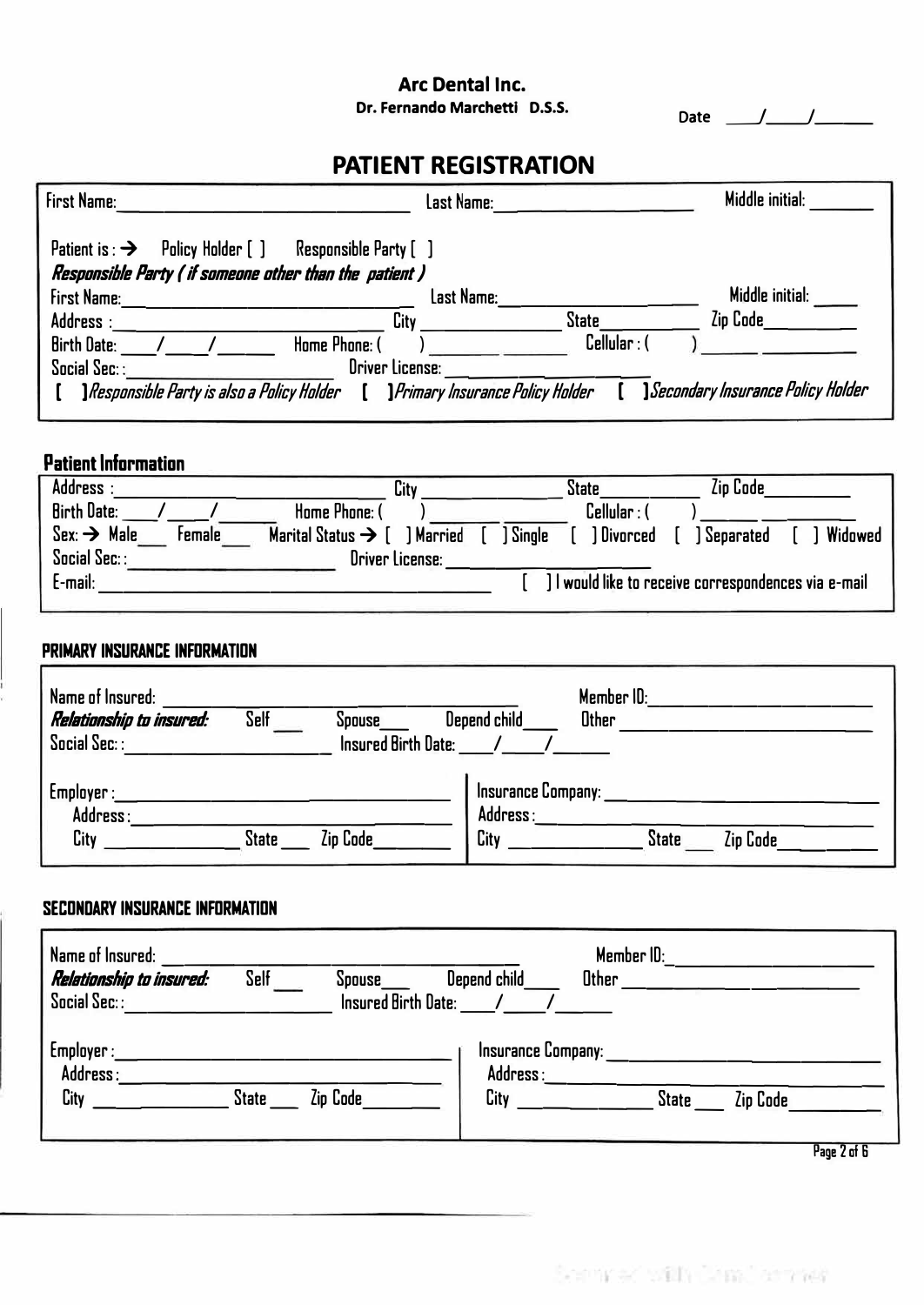#### **FINANCIAL AGREEMENT**

**Thank you for choosing us to provide your dental care. We consider it an honor to have been chosen by you to do so. Our philosophy in serving people is to be informative, honest and forthright. Nowhere is that more important than in the area of finances. This Financial Agreement is indicative of our respect for your right to know ahead of time what our expectations are in the area of finances. If you have any questions or concerns about our Financial Agreement please do not hesitate to ask our business office staff.** 

**DENTAL INSURANCE:** As a courtesy we will gladly file your claims and accept assignment of dental **Insurance benefits provided you agree to the following:** 

- **• You must provide us with an Insurance card and all the Information necessary to verify your coverage and file your claim.**
- **• Your insurance policy is a contract between you, your employer and the insurance company. We are NOT a party to that contract. Our relationship is with you and not your insurance company.**
- **• You are responsible for our fees and not what your insurance company allows or considers "usual, customary and reasonable" all of which vary from one company to another.**
- **• Although we may estimate your insurance benefits we are not responsible for their accuracy. Knowledge of benefits as well as benefit amounts, limitations, exclusions, waiting periods. etc. is entirely" YOUR responsibility. Receiving our services Indicates your acceptance of responsibility to pay regardless of our estimate.**
- **• All charges not paid by your insurance company are your responsibility regardless of the reason for nonpayment. Not all the services we provide are covered benefits. Benefits differ from one company to another. Fees for non-covered services, along with deductibles and copayments are due at the time of treatment.**

#### **PAYMENT POLICY**

- **• We accept cash Visa, MasterCard Discover and Amex.**
- **• After your dental Insurance has paid its portion, a statement is sent to the mailing address on record. For the remaining balance. Payment Is expected within 25 days of the statement date, to avoid finance charges.**
- **• If the insurance company does not pay in full within 30 days, it will be your responsibility to ensure you're insurance company pays promptly so you can avoid finance charges, or remit the full balance within two weeks.**

**PATIENTS WITHOUT INSURANCE COVERAGE:** We provide written estimate of fees, and payment **is expected at each visit for services rendered.** 

**MINOR PATIENTS: The parent or guardian accompanying the minor is responsible for full payment. In the case of divorced or separated parents, the parent accompanying the child is responsible for payment, without any exception. This office will not attempt to collect payment from a parent that is**  not present in the office at that visit.

**RETURNED CHECKS: A \$25.00 charge applies when a check is retuned by the bank.** 

**FINANCE CHARGES AND COLLECTION FEES:** Finance charges will be applied to all balances not **paid** 

**Page 3 of 6**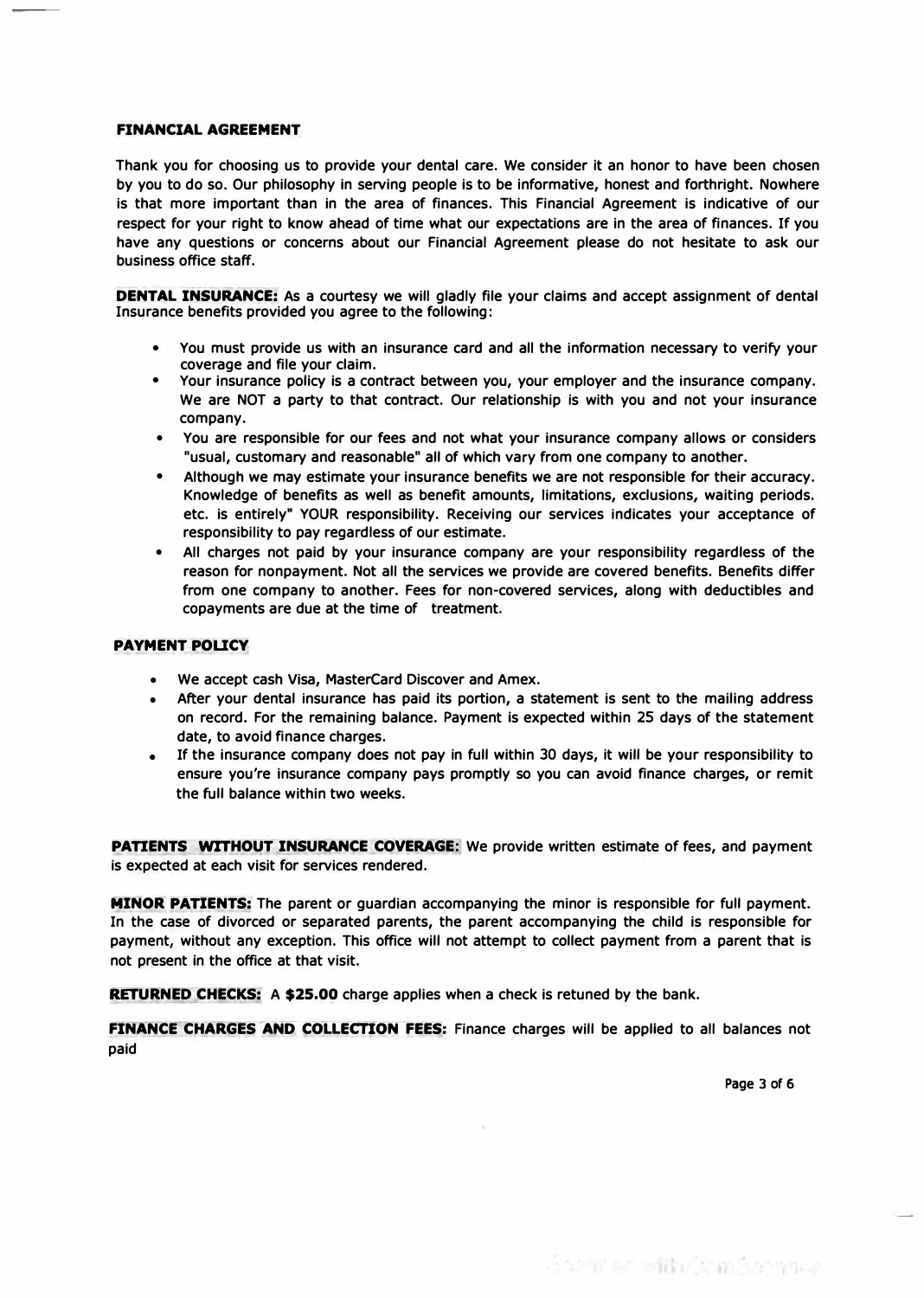**within 25 days of the monthly billing date. A late charge of 1.5% on the balance then unpaid and owed will be assessed each month until paid. It is your responsibility to ensure your insurance company pays promptly so you can avoid finance charges. You agree to pay collection costs and reasonable attorney fees incurred in attempting to collect on this amount or any future outstanding account balances.** 

**We understand temporary financial problems may affect timely payment of your balance. In those situations we encourage you to communicate any such problems immediately so we may assist you in the management of your account.** 

**OVER DUE BALANCE:** An account with an unpaid balance past 90 days will be sent to the collection **agency. At that time, you will be responsible for any and all costs incurred in the collection of your debt: an interest rate of 21 % on the unpaid balance from the last date of service, attorney fees. court fees and any other fees associated with the collection of your debt.** 

**RECORDS AND REIMBURSEMENTS: original records Including radiographs are the property of this office. If you desire we will provide you with a copy of your record or radiographs for a nominal duplication fee.** 

**SPECIAL NOTE ON THE DELIVERY OF CROWNS AND OTHER PROSTHETICS: A temporary crown is not considered the finished product and It is strongly recommended that all patients make and keep their appointment for the delivery of a permanent crown and other prosthetics. Your dental health depends on it, and we must insist upon it as ethical dental health providers. Please come back for the delivery of your permanent crowns and other prosthetics.** 

**CONSENT & AUTHORIZATION: I authorize dental treatment and agree to pay all related professional fees.** 

Fees not covered by my dental insurance will be promptly paid upon notification from this office. I **have read and understood this document In its entirety, outlining office policies and financial policies of Arc Dental Inc. Without any reservations, I agree to abide by the policies outlined herein.** 

**Form completed by:** 

**Name: \_\_\_\_\_\_\_\_\_\_\_\_\_\_\_\_ \_ Signature: \_\_\_\_\_\_\_\_\_\_\_\_ \_** 

**Patient Name:\_\_\_\_\_\_\_\_\_\_\_\_\_\_\_\_\_ Date:\_\_\_\_/ \_\_ \_, \_\_ \_**  Are you the person legally responsible for this child? Yes: \_\_

**BROKEN OR MISSED APPOINTMENTS: To reschedule or cancel an appointment, you must notify us at least forty-eight (48) hours in advance to avoid a missed appointment fee. We take them seriously**  so please be considerate and inform us in advance if you need to change your appointment. . Broken **appointments prevent others from receiving the dental care they deserve. We reserve the right to terminate professional treatment of any patient when scheduled appointments are not kept.** 

#### **Cancellation of Appointments**

**I agree to keep all scheduled appointments unless I notify the office at least 48 hours prior to the appointment. I understand that fallure to keep a scheduled appointment may result in a missed Appointment fee of \$25 per hour scheduled.** 

| Signature: | Date: |             |
|------------|-------|-------------|
|            |       | Page 4 of 6 |

2般度 (482-37) 新花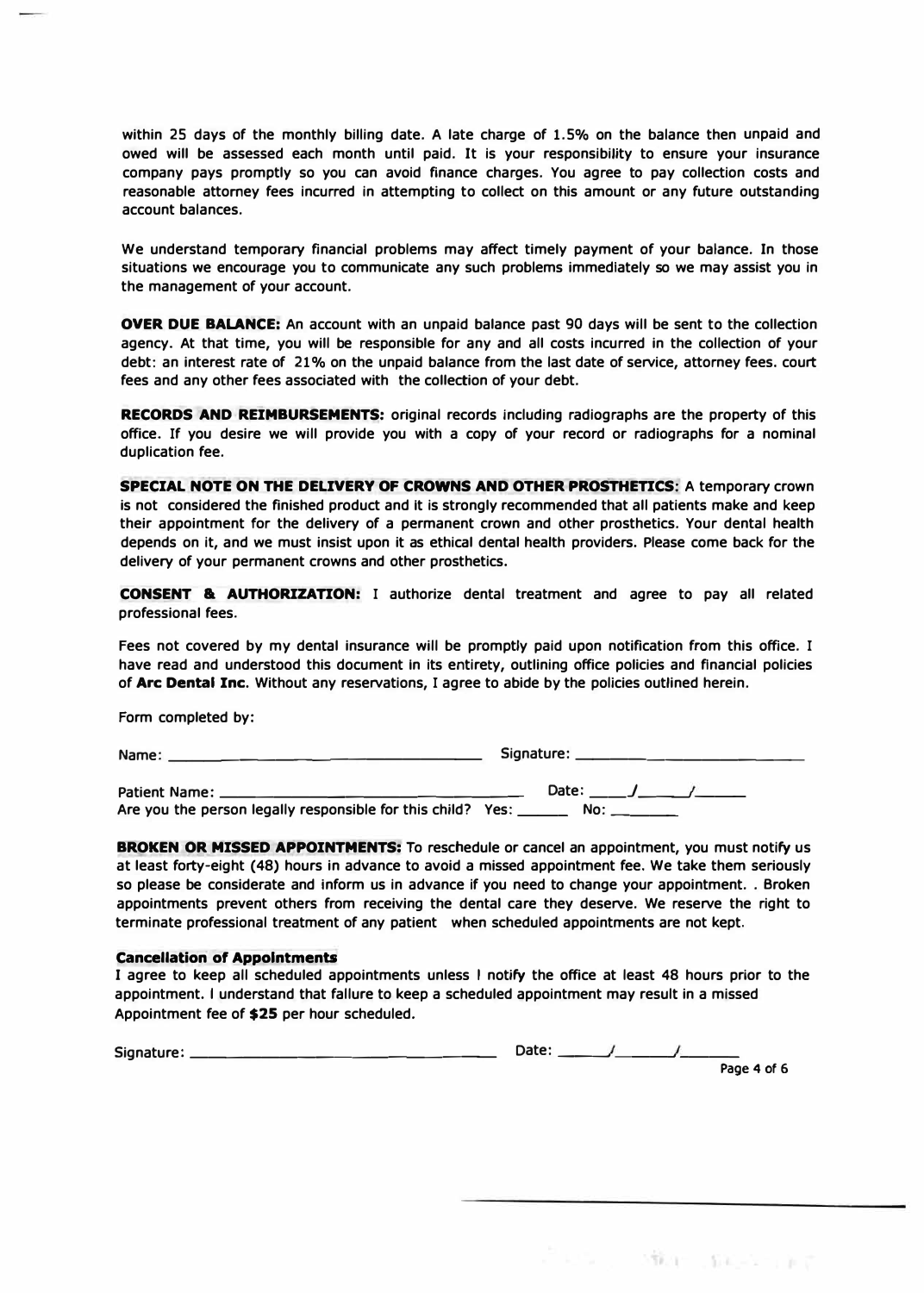#### **ARC DENTAL INC. Dr. Fernando Marchetti D.D.S.**

## **Acknowledgment of Receipt of Privacy Practices Notice & Dental Material Fact Sheet**

**I. Acknowledgment of Receipt of Privacy Practices Notice:**

**By subscribing my name below, I acknowledge that I was provided a copy of the Notice of Privacy Practices (NPP), and that I have read (or had the opportunity to read if I so chose) and understand the Notice of Privacy Practices (NPP) and agree to its terms.** 

**Initials: \_\_\_ \_** 

**II. Acknowledgement of Receipt of Dental Materials Fact Sheet**

**Initials: \_\_\_ \_** 

**Signature of Patient/Parent/Guardian** 

**\_\_J\_\_j \_\_ Date** 

reme or math. Teas (i.e. move

### **NOTIFICATION TO CONSUMERS DENTAL HYGIENISTS ARE LICENSED AND REGULATED BY THE DENTAL HYGIENE COMMITTEE OF CALIFORNIA**

**(916) 263-1978 WWW.DHCC.CA.GOV** 

**Page 5 of 6**